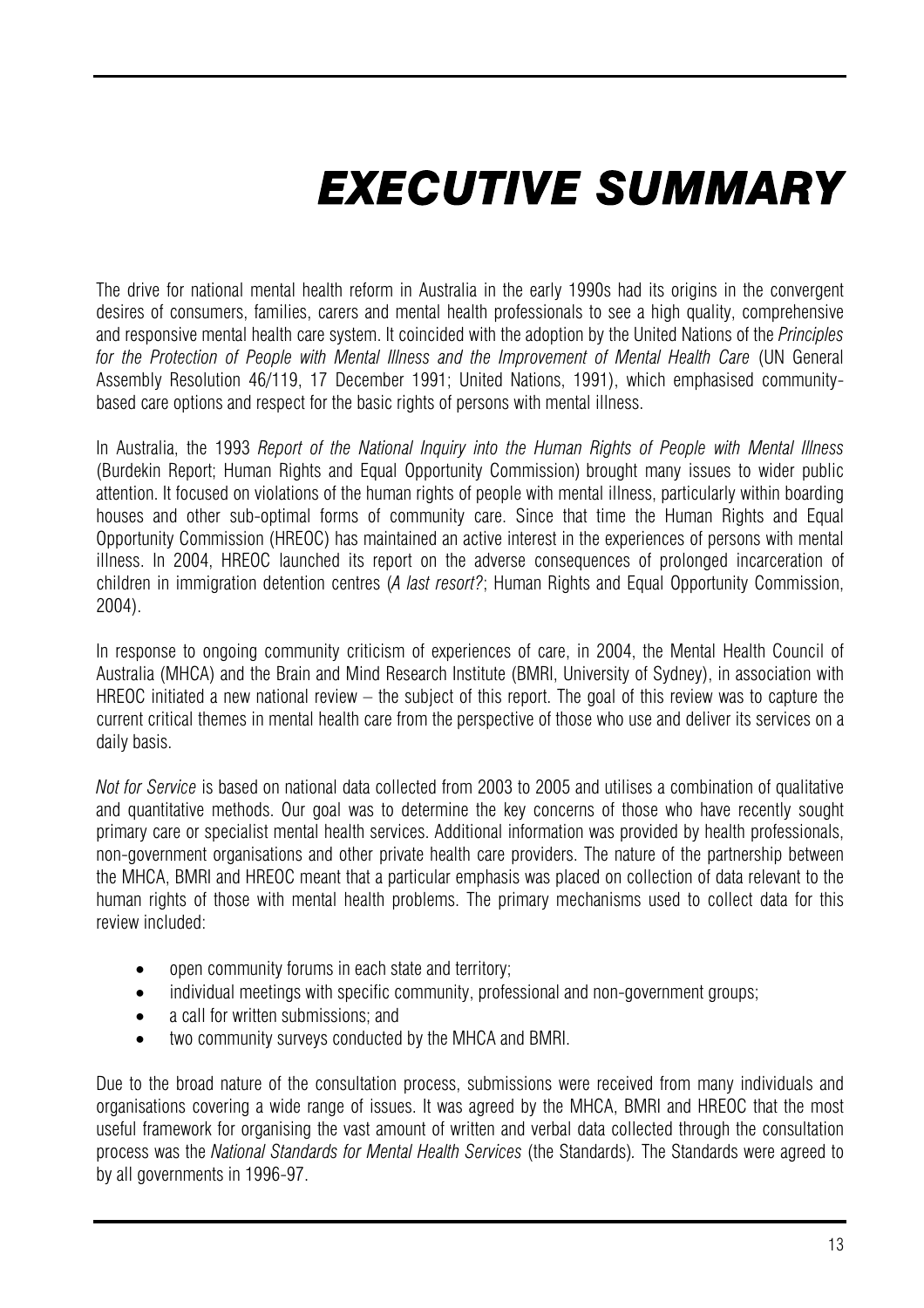Following the systematic collation of the primary data, each government in Australia was given the opportunity to comment on a draft report. Almost all governments responded by highlighting recent initiatives that suggest active responses to some of the concerns raised in the report.

Despite the fact that evidence was not specifically sought in order to prove or disprove the successful implementation of the Standards, the volume and consistency of the information demonstrates the gaps and the difficulties governments have had in meeting these Standards. This report is careful to present the data as a cumulation of personal experiences rather than definitive proof of neglect of the Standards.

The great majority of written and verbal submissions focused on deficits in key aspects of mental health care services. While a wider range of community and other welfare, housing and custodial services were the subject of individual or group submissions, the fundamental issue of inadequate access to quality health services for persons with mental illness dominated the discourse. The contrast between experiences of care when presenting with a physical illness as compared to presenting with a mental illness was profound. A lack of respect for persons with mental illness or their families was commonly reported. The combination of this lack of respect, poor resources and inadequate facilities appeared to underpin the numerous reports of reduced safety within mental health care services. Pleas for the provision of basic care with dignity were almost universal.

Consumers and their family and carers prioritised a number of aspects of health care and related services – and these are generally consistent with other independent notions of delivering quality health care services. These included:

- i) access to professional care, particularly in emergency and other acute care settings;
- ii) treatment with dignity and concern for the individual irrespective of location of care;
- iii) prioritisation of safe and high quality services;
- iv) an emphasis on clinical care, rather than 'containment' of those with mental disorders;
- v) earliest possible access to professional care in acute and non-acute circumstances;
- vi) response to individual needs, including recognition of the complexity of comorbid substance abuse, personality dysfunction or socio-economic deprivation;
- vii) coordination of health, welfare and related community support services;
- viii) access to programs and support to live independently and work;
- ix) respect for the legitimate interests of family and carers in accessing care and participating in ongoing treatment decisions;
- x) support for those who provide direct clinical services;
- xi) provision of appropriate community housing options; and,
- xii) access to appropriate medical as well as psychological services.

What this cumulative data shows is that after 12 years of mental health reform in Australia, any person seeking mental health care runs the serious risk that his or her basic needs will be ignored, trivialised or neglected. The adverse health, social and economic effects of Australia's mental health care system falls largely on those with recurrent or chronic disorders and their families and carers. These are some of the most vulnerable people in our community.

In the short-term, the system as it currently operates may result in a failure to provide basic medical and psychological health care, inappropriate use of short term seclusion, confinement or over-reliance on sedating medications. Longer-term, the impact may include deteriorating mental health and wellbeing, suicide, higher rates of homelessness, prolonged unemployment, incarceration or increased financial burden and poverty. Failure to attend to the urgent needs of those with severe mental disorders on a systemic basis may also lead to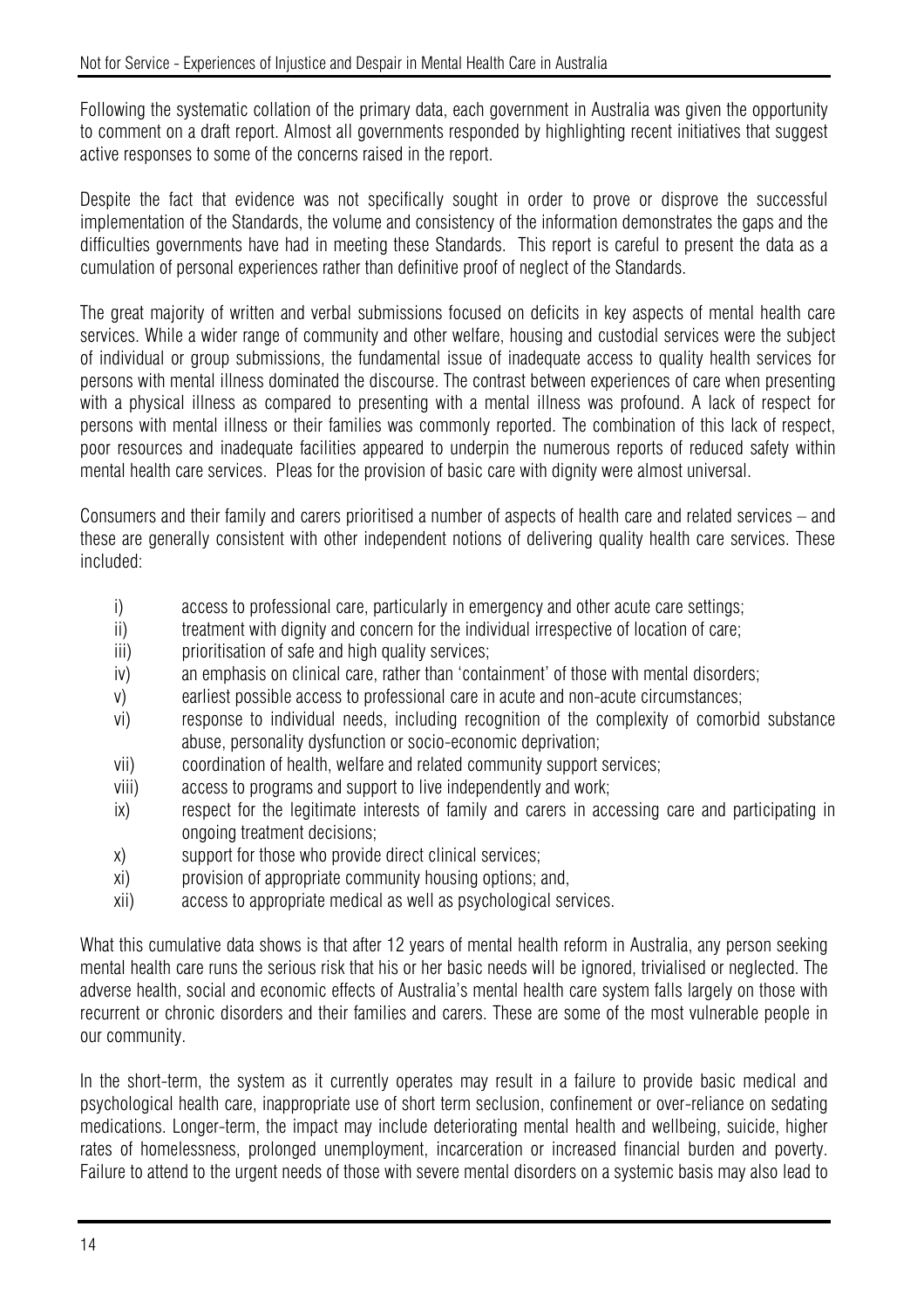infringements of the wider rights of the community to reside in a safe and secure environment. For many people, ongoing financial and personal support from family and friends is the only real safeguard against these outcomes.

A number of individual participants in the consultations for this report expressed distress at repeating their own or their family's tragic experiences. Some said that they had sought resolution with a wide range of authorities such as health services, complaints commissions or other state authorities but had failed to achieve any specific outcome. The general tendency of these authorities was to portray an adverse experience as an isolated occurrence within an otherwise well-functioning mental health system. However the consistency of these types of stories proved to be powerful indicators of systemic weaknesses.

In short, the available evidence suggests that persons with mental illness still struggle on a daily basis to access appropriate health care or be treated with respect or dignity when they do enter our health care systems. These same human rights concerns were raised in the Burdekin Report, 12 years ago.

Despite the slow pace of real progress since the Burdekin Report, there have been notable examples of political leadership and commitment. Successive Federal governments have continued to support a national approach to reform and Commonwealth investments have increased by 128% in the last nine years. New national organisations such as the Mental Health Council of Australia and *beyondblue: the national depression initiative* represent strong steps forward in terms of destigmatising mental health. There have also been significant reforms of the primary care sector through the *Better Outcomes in Mental Health* initiative. These are positive initiatives, but they are insufficient to address the problems identified in this report.

Given the likelihood that every family in Australia will be affected by mental health problems at some stage, it can no longer remain an isolated and marginal concern of the health care system.

There have been many 'blueprint' documents to guide mental health reform produced by governments over the past 12 years and most share common themes. This report and the stories it contains point to the substantial gaps between the aspirations expressed in these documents and the reality of Australia's mental health care system.

The findings of this report are supported by a substantial body of evidence contained in reports from parliamentary inquiries, ministerial reports, and independent assessments which point to the systemic problems with mental health care services in Australia. In our view, ad hoc reports such as *Not for Service* should be superseded by systematic annual reviews of experiences in the mental health care system. We suspect that the adverse experiences presented to us represent the tip of an iceberg of poor quality and disrupted mental health care.